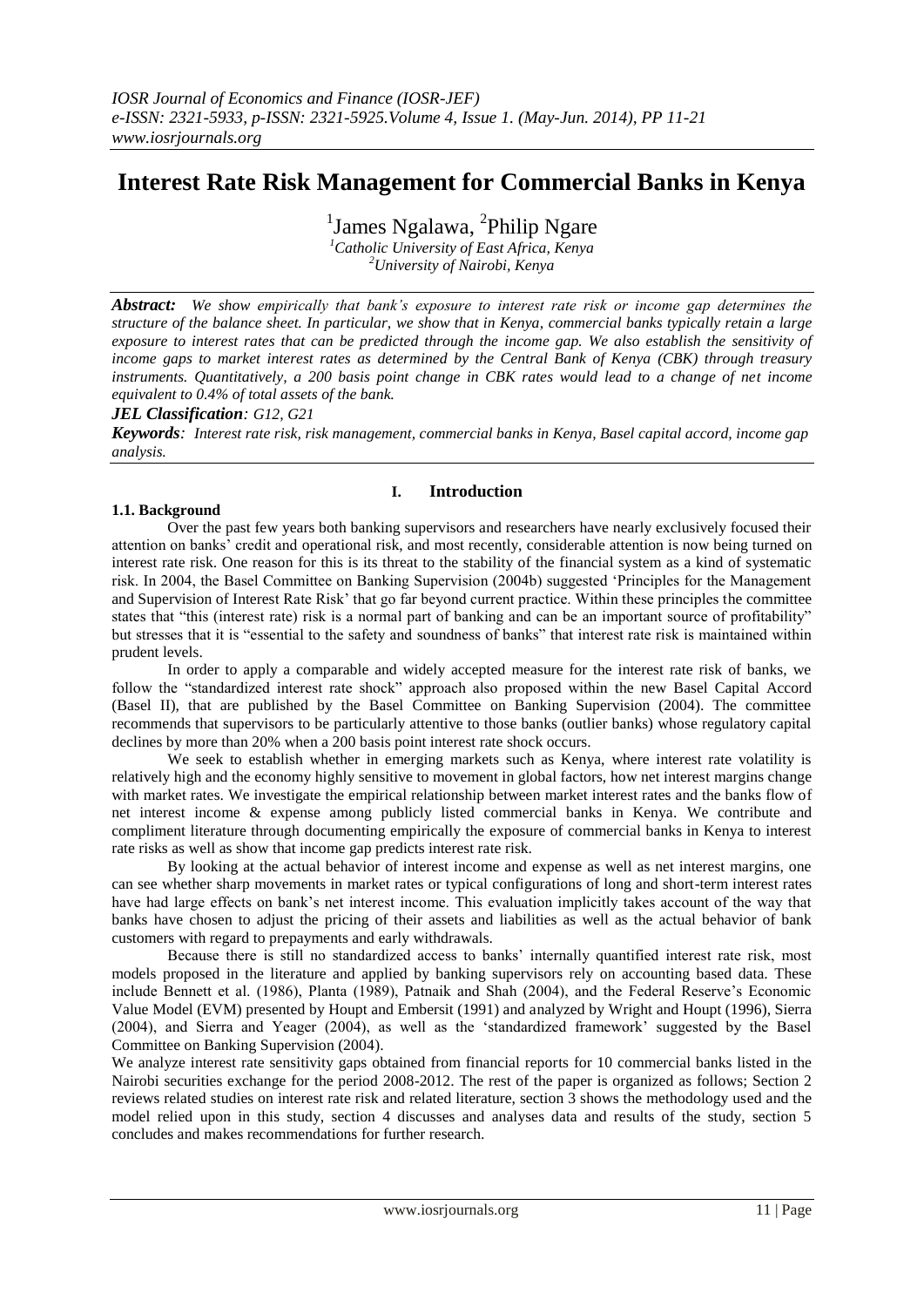### **1.2. Objectives of the study**

- 1. To undertake a quantitative assessment of the interest rate risk faced by commercial banks in Kenya.
- 2. To establish the relationship between interest rate sensitivity gap and market interest rates.
- 3. To investigate the techniques used for measuring & managing interest rate risks by commercial banks in Kenya.

### **1.3 Significance of the study**

It is essential that banks have comprehensive risk management processes in place that effectively identifies, measures, monitors and controls interest rate exposures and that is subject to appropriate board and senior management oversight.

The study will assist commercial banks in Kenya (and emerging economies) evaluate the adequacy & effectiveness of interest rate risk management measures adopted.The study will also be useful in strengthening the supervisory authorities" framework in dealing with interest rate risk exposures by commercial banks.

#### **1.4. Statement of the problem**

Following the global economic crisis in 2008, which led to the collapse of several financial institutions, there is a heightened emphasis on risk management practices in financial institutions in the world. Banks and their supervisors have spent considerable time and effort in recent years developing systems for monitoring and managing interest rate risk (BCBS 2001).Unfortunately, there is little data available concerning the interest rate risk for banks. Also, there are limited comprehensive empirical studies, particularly in emerging markets, that critically analyze the interest rate risk exposures of commercial banks as well as quantitative approaches of evaluating interest rate risk.

#### **1.5 Scope of the Study**

Analysis of interest rate sensitivity gap used in previous related studies will be relied upon to evaluate the interest rate risk exposure. The scope of the study will be limited to the public listed commercial banks in Kenya. Secondary data will be collected relating to interest rate risk evaluation.

# **II. Literature Review**

In light of the uncertain course of interest rates, financial intermediaries face significant challenges in managing their interest rate exposures. Clearly, the impact of changes in market rates depends on the maturity and re-pricing mismatches embedded in institutions' assets, liabilities, and off-balance-sheet positions. In general, those institutions whose assets are expected to re-price faster than their liabilities--referred to as "assetsensitive"--would be expected to benefit from a rise in rates, because higher rates, holding everything else constant, should increase their net interest margins. Conversely, the net interest margins of "liability sensitive" institutions--those whose asset durations are longer than their liability durations--would be expected to be negatively affected by a rise in market interest rates (Kohn, 2010).

The high and volatile nominal interest rates associated with contemporary inflation have prompted a pronounced change in commercial banks balance sheet.Low cost deposits have been replaced by alternative funding vehicles bearing high and increasingly variable interest rates (Budzeika 1980, Kane 1979& Silber 1977) In an apparent adaptive response to the loss of deposits, banks have eschewed fixed rate loans in favor of variable lending, thereby more closely matching the durations of their assets and liabilities (Flannery 1981, Boltz& Campbell 1979). This change in bank lending practices has been popularly interpreted as an effort to "immunize" cash-flows in the face of increased interest rate uncertainty (Haley 1981,&Wojnilower 1980).

Apart from Niehans&Hewson, (1976) the adaptive re-composition of bank balance sheets has not been formally addressed. Deshmukh et al (1983) provide a model of balance sheet duration matching and show that an increase in interest rate volatility is likely to lead a bank to choose a balance sheet that is more closely matched.

Balance sheet mismatching can be understood in terms of the two basic functions of financial intermediaries: Brokerage and asset transformation. A broker joins borrowers and lenders without assuming any risk.Asset transformation necessitates balance sheet mismatching which in turn implies some type of risk for the intermediary. The choice of the mode of intermediary is influenced by uncertainty in loan demand and funds supply conditions.

Maturity transformation is often seen as a specific function of banks (e.g. Niehans, 1978): customers tend to borrow long-term capital and to lend short-term capital. Additionally, banks may have an incentive to lend out long-term and refinance short-term since the slope of the term structure is usually positive (e.g. Bhattacharya and Thakor, 1993): on average, long-term interest rates (for assets) exceed the short-term interest rates (for liabilities). Thus, on average, the bank achieves a premium from maturity transformation. On the other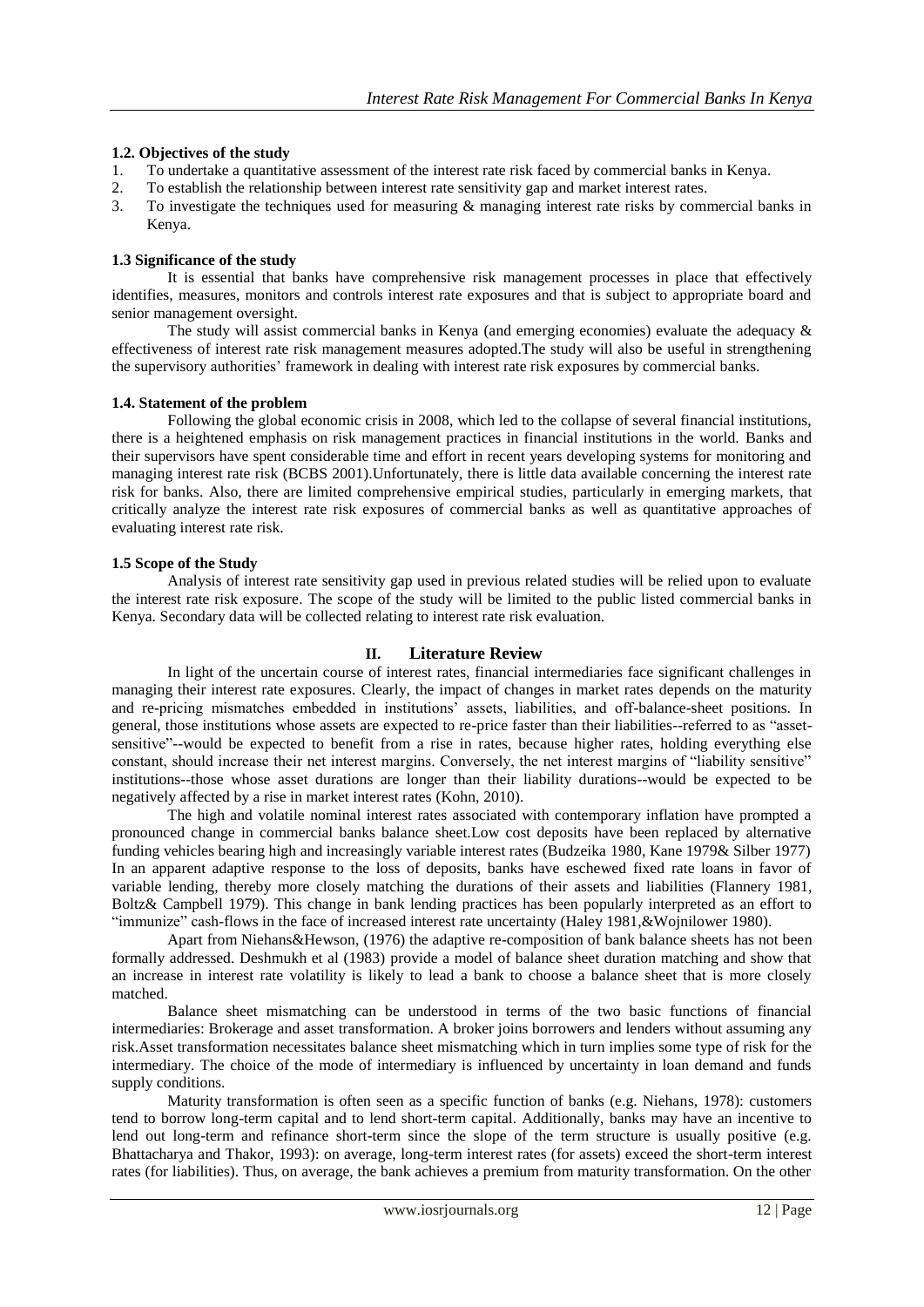hand, the resulting maturity mismatch between the assets and liabilities causes interest rate risk. While there is the incentive to bear interest rate risk due to the expected yield, there are several economic reasons why firms should manage and limit their risks (e.g. Allen and Santomero, 1998). These include managerial self-interest (Stulz, 1984), non-linearity of taxes (Smith and Stulz, 1985), costs of financial distress (Warner, 1977) and capital market imperfections (Froot et al., 1993; Froot and Stein, 1998).

We expect that smaller banks have a higher incentive to keep their exposure to interest rate risk low than bigger banks for several reasons: first, bigger banks may be assumed to be "too big to fail" by their investors and other stakeholders and hence face lower financial distress costs (e.g Saunders et al., 1990). Second, bigger banks are more diversified than smaller banks and hence have a lower level of idiosyncratic risk. To obtain a certain level of total risk, these banks may bear more systematic (interest rate) risk (e.g. Demsetz and Strahan, 1997). Third, the information risk may be lower for investors of bigger banks and hence may be substituted by interest rate risk (e.g. Banz, 1981). Fourth, bigger banks may have more opportunities to trade their risk on the capital market and hence to alter their exposure to interest rate risk via off-balance sheet activities quickly, once a stress situation occurs.

An historical example of a banking crisis where interest rate risk played an integral role is the "Savings and Loan Crisis" which occurred in the US during the 1980s. Between 1980 and 1988, where 563 of the approximately 4,000 then existing savings and loan institutions failed, while further failures were prevented by 333 supervisory mergers. The total costs of the crisis are estimated at USD 160 bn. (Federal Deposit Insurance Corporation, 1997)

Few comprehensive empirical studies have been carried out in emerging markets on how commercial banks control for interest rate volatility. This paper will attempt to quantitatively and comprehensively assess and measure the exposure to interest rate risk for listed banks in Kenya, as well as study how they manage the volatility in interest rates.

#### **2.1. Sources of Interest rate risk**

Interest rate risk is the exposure of an institutions financial condition to adverse movements in interest rates. Some of the common sources of interest rate risk include;

#### **1. Re-pricing risk**

The primary and most often discussed form of interest rate risk arises from timing differences in the maturity (for fixed rate) and re-pricing (for floating) of assets, liabilities and off-balance sheet (OBS) positions. While such re-pricing mismatches are fundamental to the business of banking, they can expose a banking institution"s income and underlying economic value to unanticipated fluctuations as interest rates vary.

#### **2. Yield curve risk**

Re-pricing mismatches can also expose a banking institution to changes in the slope and shape of the yield curve. In finance, the yield curve is a curve showing several yields or interest rates across different contract lengths (2mths, 2yrs, 20yrs etc) for a similar debt contract. The curve shows the relation between the (level of) interest rate (or cost of borrowing) and the time to maturity, known as the term of the debt for a given borrower in a given currency.

Formal mathematical descriptions of this relation are often called term structure of interest rate. Yield curves are used by fixed income analysts, who analyze bonds and related securities, to understand conditions in financial markets and to seek trading opportunities. Economists use the curves to understand economic conditions.

#### **3. Basis risk**

This arises from imperfect correlation in the adjustment of the rates earned and paid on different instruments with otherwise similar re-pricing characteristics. When interest rates change, these differences can give rise to unexpected changes in the cash flow and earnings spread between assets and liabilities and OBS instruments of similar maturities or re-pricing frequencies.

#### **4. Optionality risk**

An additional and increasingly important source of interest rate risk arises from the options embedded in many banking institutions assets, liabilities and OBS position. Instruments with embedded options are generally most important in non-trading activities. They include various types of bonds and notes with call or put provisions, loans which give the borrowers the right to prepay balances and various types of non-maturity deposits instruments which give the depositor the right to withdraw funds at anytime, often without penalties.

If not adequately managed, the asymmetrical payoff characteristics of instruments with optionality features can pose significant risk particularly to those who sell them, since the options held, both explicit and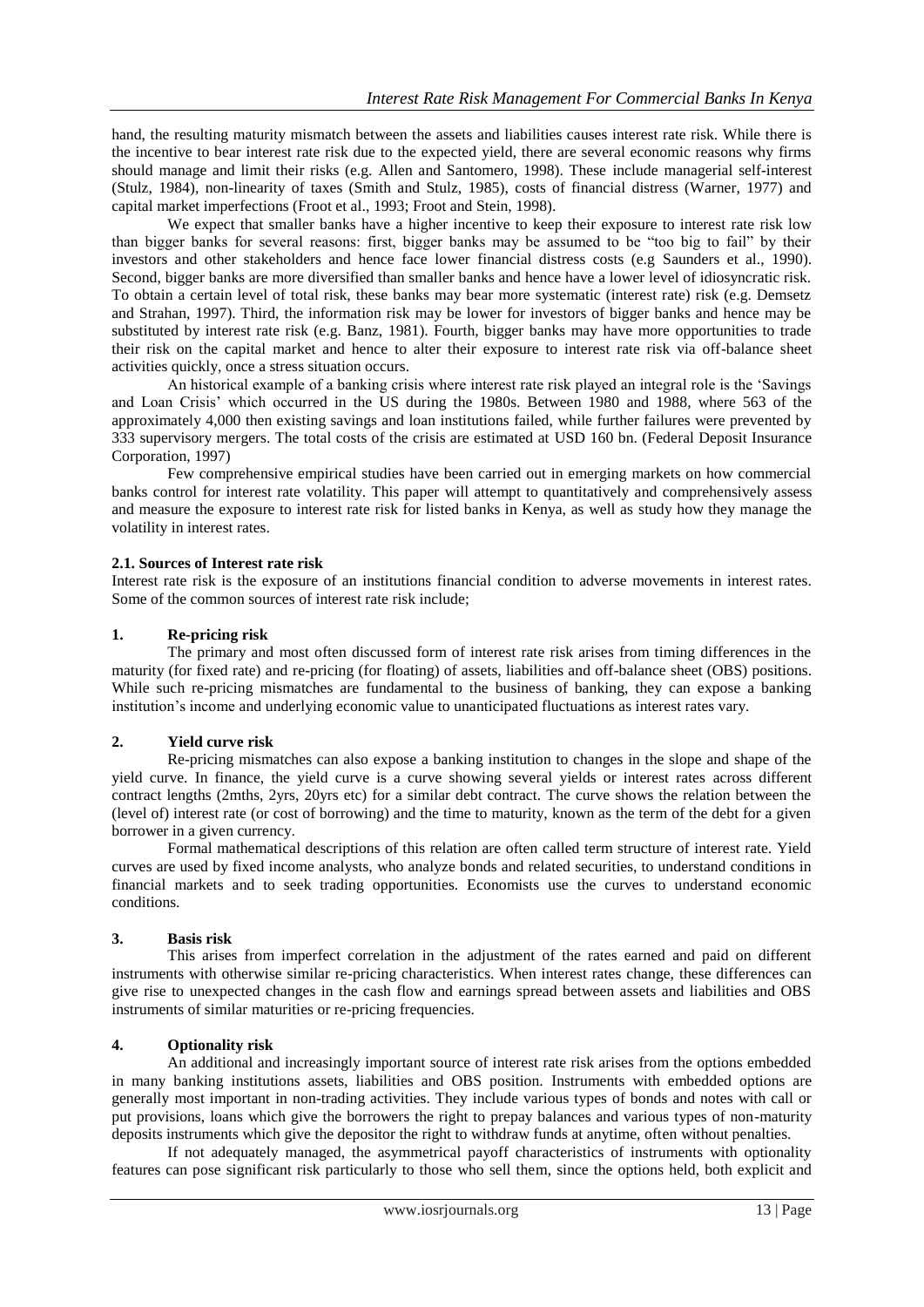embedded are generally exercised to the advantage of the holder and the disadvantage of the seller. Moreover, an increasing array of options can involve significant leverage which can magnify the influences (both negative and positive) of option positions on the financial conditions of the firm.

The approach used in this paper will mainly focus on re-pricing risk in commercial banks in Kenya which is the most common interest risk among all the banks with interest income contributing significantly to the profitability of the bank.

# **2.2.1Risk Measurement, Monitoring and Management Information System**

Interest rates can have adverse effects both on a banking institutions earnings and its economic value. This has given rise to several perspectives for assessing interest rate risk exposure;

# **1. Earnings Perspective**

The focus of analysis is the impact of change in interest rate on accrual or reported earnings. This is the traditional approach. Reduced earnings or outright losses can threaten the financial stability of an institution by undermining its capital adequacy and reducing market confidence.

The component of earnings that has traditionally received the most attention is net interest income (Interest Income-Interest exposure). The percentage net interest income to the total income of the bank, would suggest the extend of the exposure to interest rate risk.

# **2. Economic Value Perspective**

Variation in market interest rates can also affect the economic value of a banking institution"s assets, liabilities and OBS positions. The economic value of an instrument represents an assessment of the present value of its expected net cash flows, discounted to reflect market rates.

The economic value perspective reflects one view of the sensitivity of the net worth of the banking institution to fluctuations in interest rates. Since the economic value perspective considers the potential impact of interest rate changes on the present value of all future cash flows, it provides a more comprehensive view of the potential long term effects of changes in interest rates than offered by the earnings perspective.

# **3. Embedded losses**

When evaluating the level of interest rate risk a banking institution is willing and able to assume, it should consider the impact that past interest rates may have on future performance. In particular, instruments that are not marked to market may already contain embedded gains or losses due to past rate movements. These gains or losses may be reflected over time in the banking institutions earnings.

An example would be, a long term fixed rate loan entered into when interest rates were low and re-funded more recently with liabilities bearing a higher rate of interest will over its remaining life represent a drain on the banking institutions resources.

This paper considers the economic value perspective and seeks to establish the interest risk exposure though determination of changes in Net Interest Income with changes in market interest rates.

#### Measurement systems should observe the following

- 1. Asses all material interest rate risks associated with a banking institution"s assets, liabilities and OBS positions.
- 2. Utilize generally accepted financial concepts and risk measurement techniques.
- 3. Have well documented assumptions and parameters.

Interest rate characteristics of a banking institutions largest holding will dominate its aggregate risk profile.

# 2.2.2 Measurement Techniques

# **1. Gap Analysis**

The simplest technique for measuring interest rate risk exposure begins with a maturity/re-pricing schedule that distributes interest-sensitive assets, liabilities and OBS positions into time bands according to their maturity (if fixed rate) or time remaining to their next re-pricing (if floating rate)

The schedule can be used to generate simple indicators of the interest rate risk sensitivity of both earnings and economic value to changing interest rates. When this approach is used to assess the interest rate risk of current earnings, it is typically referred to as Gap Analysis. The size of the gap for a given time band gives an indication of the banking institutions re-pricing risk exposure.

#### **2. Duration**

This is a measure of the percentage change in the economic value of a position that will occur given a small change in the level of interest rates. A maturity/repricing schedule can be used to evaluate the effect of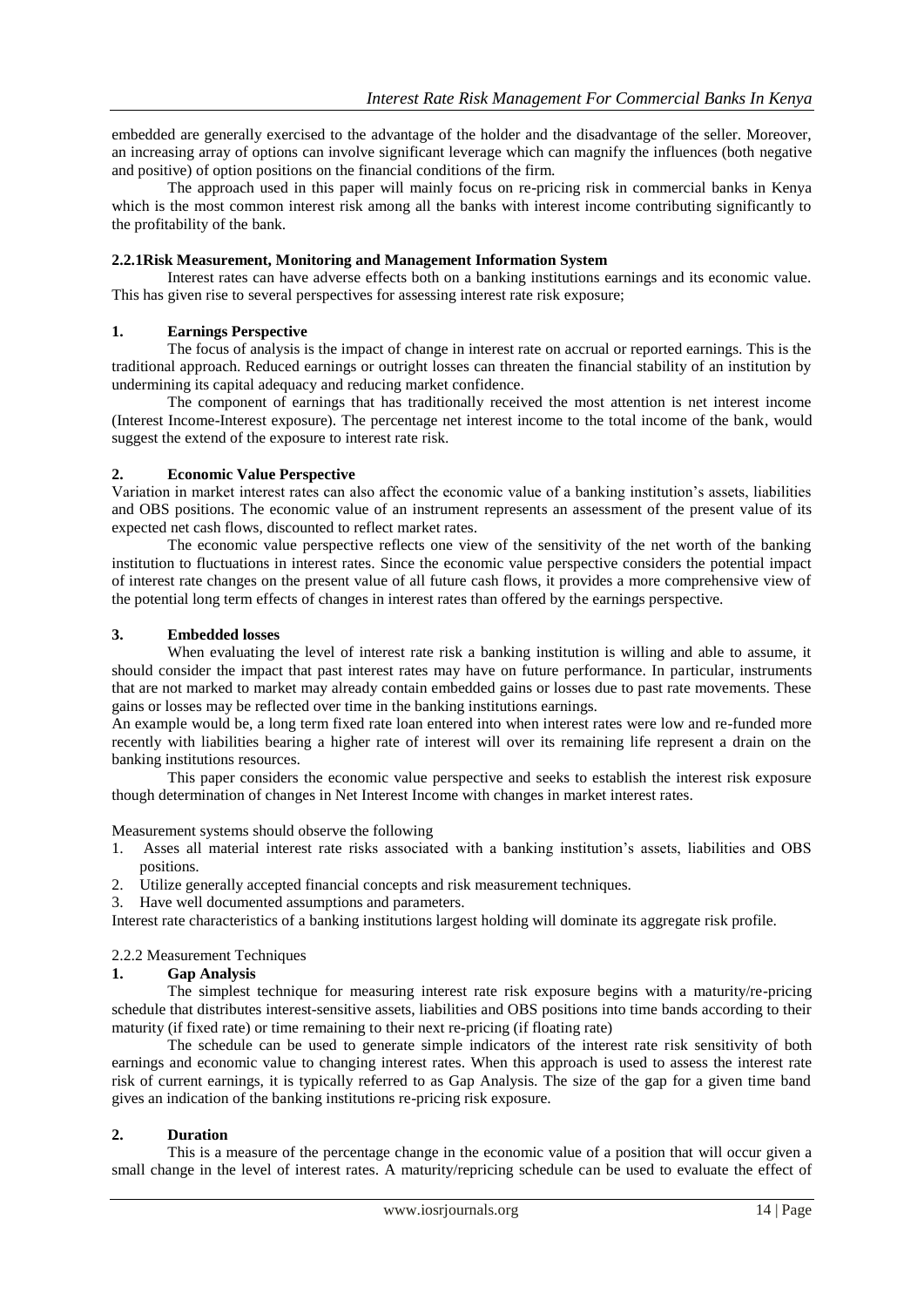changing interest rates on a banking institutions economic value by applying sensitivity weights to each time band.

Typically such weights are based on estimates of the duration of the assets and liabilities that fall into each time-band. Duration-based weights can be used in combination with a maturity/repricing schedule to provide a rough approximation of the change in banking institutions economic value that would occur given a particular set of changes in market interest rates.

### **3. Simulation techniques**

These involve detailed assessments of the potential effects of changes in interest rates on earnings and economic value by simulating the future path of interest rates and their impact on cash flows.

This investigation uses Gap analysis to evaluate the exposure of commercial banks in Kenya to interest rate risk. The objective of this investigation is to quantitatively evaluate the interest rate risk among commercial banks in Kenya and it relationship with market rates. Annual reports are relied upon for data which have adequate information to evaluate the objectives using gap analysis.

#### **2.3. Interest rate risk and bank net interest margins**

Banks and their supervisors have spent considerable time and effort in recent years developing systems for monitoring and managing interest rate risk. We examine that specific component of interest rate risk arising from the possible effects of changes in market interest rates on bank net interest margins.Such effects can be very large if interest rate risk is not managed carefully. For example, the secondary banking crisis in the United Kingdom in the 1970s reflected, at least in part, the funding of longer-term assets with short-term liabilities. Similarly, funding of long-term, fixed rate mortgages with savings deposits led to a very sharp drop in net interest margins at US thrift institutions in the early 1980s when interest rates rose to historic highs and the yield curve inverted. The result was actually negative net interest income for two years at US thrifts, after net interest margins had averaged nearly 1.5% over the preceding decade (FHLBB (1984)).

By contrast, the results from a study by English (2002) suggest that commercial banks in the 10 industrial countries considered have generally managed their exposures to volatility in the yield curve in ways that have limited effects on their net interest margins. Thus, while fluctuations in net interest margins could be an important source of uncertainty in bank profitability – and could surely have adverse effects for particular institutions – changes in interest rates seem unlikely to undermine sharply the health of the banking sector through their effects on net interest income.

### **2.4. Assessing Interest rate risk**

To assess directly the extent of a bank"s interest rate risk would require detailed information about a number of possible sources of interest rate risk. Clearly, one would need information on the pricing of the bank"s assets and liabilities, including re-pricing periods and base rates. Moreover, this data would need to be supplemented by information on the adjustments that the bank is likely to make to the rates on assets and liabilities that it can re-price at its discretion following changes in market rates.One would also require information on the likelihood that bank customerswould choose to repay loans or withdraw funds early as a result of changes inmarket rates. Finally, one would need information sufficient to allow anevaluation of other potential sources of interest rate risk, including the interestsensitivity of fee income and off-balance sheet exposures.

In addition to its inherent complexity, such a direct approach is difficult forthe researcher to implement because the necessary information is lacking.There is a paucity of data on the re-pricing intervals of banks" assets andliabilities. In addition, while there has been considerablestudy of the pricing of some types of deposits and loans, such information ishardly complete. Finally, the extent to which bank customers take advantageof the options embedded in some bank contracts is generally hard to assessbecause of a lack of data on such behavior.

As a result of these difficulties, a simpler approach is taken in this paper, focusing on the empirical relationships between market interest rates and banks" flows of interest income and expense. By looking at the actual behavior of interest income and expense, as well as net interest margins, one can see whether sharp movements in market rates or typical configurations of long and short-term interest rates have had large effects on banks" net interest income. Moreover, this evaluation implicitly takes account of the way that banks have chosen to adjust the pricing of their assets and liabilities, as well as the actual behavior of bank customers with regard to prepayments and early withdrawals.

This approach leaves aside other possible sources of interest rate risk, including effects of interest rates on fee income, trading income and off-balance sheet exposures. In particular, to the extent that banks hedge the interest rate risk associated with their net interest income using derivatives such as swaps, the effects of their hedging may be missed. Nonetheless, it seems likely that much of banks" interest rate risk reflects mismatches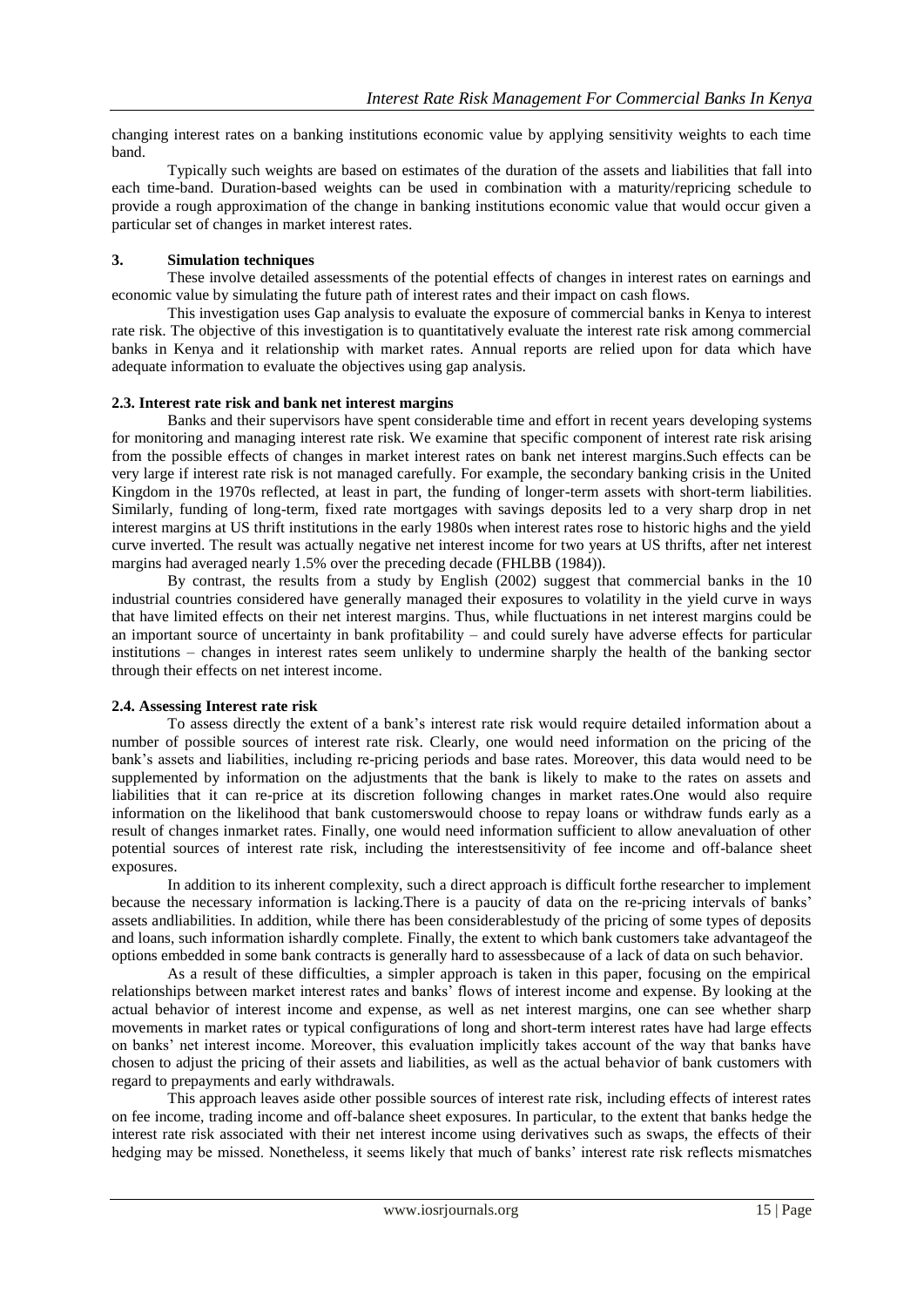on their balance sheet, and understanding this portion of banks" interest rate risk is a useful first step towards a broader assessment.

This approach is implemented in two steps. First, the empiricalrelationships between the average yield on bank assets and the average costof bank liabilities, on the one hand, and short-term and long-term market rates,on the other, are estimated. In particular, these relationships are examined tosee if they are consistent with significant differences in the average re-pricingintervals of bank assets and liabilities. Then the slope of the yield curve andchanges in market rates are tested to see if they appear to be related to banks"net interest margins.

#### **III. Methodology**

#### **3.1 Model**

In order to apply a comparable and widely accepted measure for the interest rate risk of banks, we follow the "standardized interest rate shock" approach also proposed within the new Basel Capital Accord (Basel II) and the "Principles for the Management and Supervision of Interest Rate Risk" that are published by the Basel Committee on Banking Supervision (2004a, b).

Definition (Interest Rate Risk): The interest rate risk (IRR) of a bank is given by the maximum absolute change of its economic value caused by an upward and downward 200 basis point parallel interest rate shock in relation to its regulatory capital.

Approximating the interest rate sensitivity by duration, the interest rate risk of a bank in  $t_{ref}$  ("reference date") is measured by:

Based Committee on Banking Supervision (2004a, b).

\nDefinition (Interest Rate Risk): The interest rate risk (IRR) of a bank is given by the maximum absolute change of its economic value caused by an upward and downward 200 basis point parallel interest rate shock in relation to its regulatory capital.

\nApproximating the interest rate sensitivity by duration, the interest rate risk of a bank in t<sub>ref</sub> ("reference date") is measured by:

\n
$$
\sum_{\text{date}} \sum_{\text{if } C = t_{\text{ref}}} CF(pos, t_{\text{ref}}, t_{\text{CF}}) - \sum_{\text{post } POS} CF(pos, t_{\text{ref}}, t_{\text{CF}})
$$

\n
$$
IRR(t_{\text{ref}}) = 0.02 \left| \sum_{\text{if } C = t_{\text{ref}}} (t_{\text{CF}} - t_{\text{ref}}) \frac{pos \in POS^{\text{A}}}{\sqrt{1 + R_{ac}(t_{\text{ref}}, t_{\text{CF}})}}) \frac{(1 + R_{ac}(t_{\text{ref}}, t_{\text{CF}}))^{(t_{\text{CF}} - t_{\text{ref}} + 1)}}{(1 + R_{ac}(t_{\text{ref}}, t_{\text{CF}}))^{(t_{\text{CF}} - t_{\text{ref}} + 1)}}
$$

\n(1)

 $RC(t_{ref})$  denotes the regulatory capital in  $t_{ref}$ .  $POS<sup>A</sup>$  is the set of all interest rate-sensitive asset positions,  $POS<sup>L</sup>$  the set of all interest rate-sensitive liability positions and  $t_{CF}$  the set of all points in time when cash flows are due.  $CF(pos, t_{ref}, t_{CF})$  denotes the cash flow of position posin  $t_{CF} > t_{ref}$  from the perspective of  $t_{ref}$  (The cash flow due in  $t_{CF} = t_{ref}$  does no influence the bank's interest rate risk and is hence omitted). The set of all  $CF(pos, t_{ref}, t_{CF})$  will be referred to as 'cash flow structure'. Finally,  $R_{ac}(t_{ref}, t_{CF})$  represents the annually compounded spot rate in  $t_{ref}$  for the date,  $t_{CF}$ . In line with the earlier accounting-based models (See Section 1) we only capture here the interest rate risk of the net portfolio value, excluding other components such as the exposure of the going concern value (See Samuelson, 1945).

The key to the analysis is determining the detailed cash flow structure in equation (1) that is usually unknown to regulators, external analysts and a bank"s stake holders.

Gap reports are commonly used to assess and manage interest rate risk exposure specifically, a bank's re-pricing and maturity imbalances. Although a simple gap report does not identify and quantify basis risk, yield curve risk, and option risk, bankers have modified gap reports to do so. Gap reports stratify all of a bank"s assets, liabilities, and off-balance-sheet instruments into maturity segments (time bands) based on the instrument's next re-pricing or maturity date. Balances within a time band are then summed (assets are reported as positive amounts and liabilities as negative amounts) to produce a net gap position for each time band. Risk is measured by the size of the gap (the amount of net imbalance within a time band) and the length of time the gap is open.

Using properly prepared gap reports, a bank can identify and measure short- and long-term re-pricing imbalances. With this information, a bank can estimate its earnings and economic risks within certain constraints. Gap reports can be particularly useful in identifying the re-pricing risk of a bank"s current balance sheet structure before assumptions are made about new business or how to effectively reinvest maturing balances.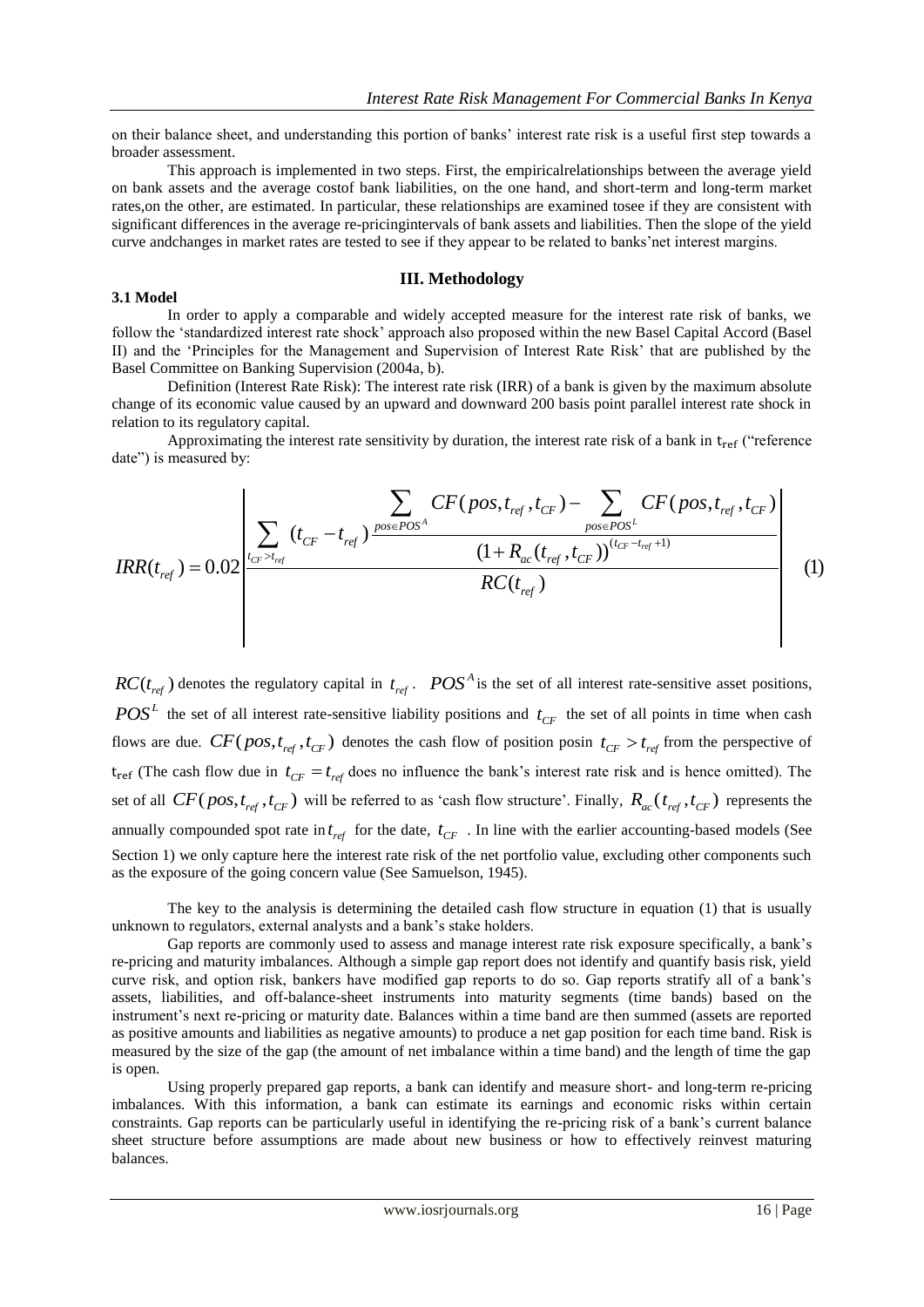There are 10 listed commercial banks in Kenya, BBK, CFC-Stanbic, DTB, Equity, HF, KCB, NBK, NIC, SCB & Co-op Bank.Gap reports were constructed from their published audited accounts for the last 5 years  $(1<sup>st</sup>$  Jan 2008-31<sup>st</sup> Dec 2012).

Interest rate sensitivity for each of the banks will be correlated to the following industry rates;

- 1. Interbank rate
- 2. T-bill rate (91, 181, & 364 days)

We shall seek to establish if there exists any correlation between the observed interest rate gaps and the above industry rates.

After a bank has stratified the bank"s assets, liabilities, and off-balance-sheet instruments into time bands and determined how it will treat embedded options, it must measure net interest income (NII) at risk. The formula to translate gaps into the amount of net interest income at risk, measuring exposure over several periods, is: We shall seek to establish it there exists any correlation between the observed interest rate gaps and the above industry rates.<br>After a bank has stratified the bank's assets, liabilities, and off-balance-sheet instrument

establish the net effect on the banks earnings.

3.1.1 Regression Model

To determine the sensitivity of Interest rate risk proxied by change in Net interest income, to market rates and size of bank assets, we follow the linear model below;

 $IRR(\Delta NII) = \beta_0 + \beta_1 \delta TB_{91} + \beta_2 \delta TB_{181} + \beta_3 \delta TB_{364} + \beta_4 \delta IntBank + \beta_5 \delta Log Assets$  (3)

Where  $IRR(\Delta NII)$  represent Interest Rate Risk proxied by change in Net Interest Income.  $\delta TB_{91}$  represents

the standard deviation in CBK 91 days Treasury Bill rate,  $\delta T B_{181}$  represents the standard deviation in CBK 181

days T-Bill rate,  $\delta TB_{364}$  represents the standard deviation in CBK364 days T-bill rate,  $\delta IntBank$  represents

the standard deviation in the inter-bank rate. *LogAssets* represents the size of the bank.

The standard deviations of the market rates represent the volatility of the interest rates in the Kenyan market that dictate the matching of balance sheets by commercial banks in the country.

# **4.0 Sample**

# **III. Data Analysis And Results**

There are 11 listed commercial banks in the Nairobi securities exchange. One of the banks I&M bank was listed in 2012 and as such has no adequate data for comparison purposes. CFC-Stanbic bank does not disclose provide gap report analysis in their annual reports and thus could not be included in the sample. We were not able to obtain all the annual reports for Barclays bank Kenya, Co-op Bank & National bank of Kenya for the entire 5yr period and thus did not include them in the sample. Complete data was available for six of the banks which have been relied upon for this investigation. (See, Table 4.1-4.6).

# **4.1 Market Interest rates**

Data from the Central Bank of Kenya (available on the website) was relied upon to determine the market interest rates. Treasury bill rates for 91days, 182days & 364days were relied upon to determine the effect of market interest rates on re-pricing gaps and by extension interest rate risk exposure for the various commercial banks listed in the NSE. Data for the period 2008-2012 was relied upon. The standard deviations for the T-Bill rates was relied upon to approximate the volatility in the markets rates.

# **4.2 Data Analysis**

Table 4.7 represents computations for Net Interest income for 6 commercial banks listed in the NSE as well as the log of total assets of the bank used to proxy the size of the bank. The standard deviations of the market rates proxied use the CBK short Term rates of T-Bills 91,181& 364days. Net interest Income has been computed using the equation (2) referred to earlier. This takes in to account the weighted size and duration of assets and liabilities in the respective gap periods represented in the gap reports.

Below is a summary of the key parameters statistics used to model the relationship between interest rate exposure and market interest rates. It can be observed that the banking industry in Kenya is generally asset sensitive suggested by the positive figure for Net interest income sensitivity gap of 0.00395 standardized by total assets of the bank. This implies that a 2% change in interest rates results to a change of income equivalent to 0.4% of total assets of the bank.

| Table 1.Descriptive statistics |  |
|--------------------------------|--|
|--------------------------------|--|

|--|--|--|--|--|--|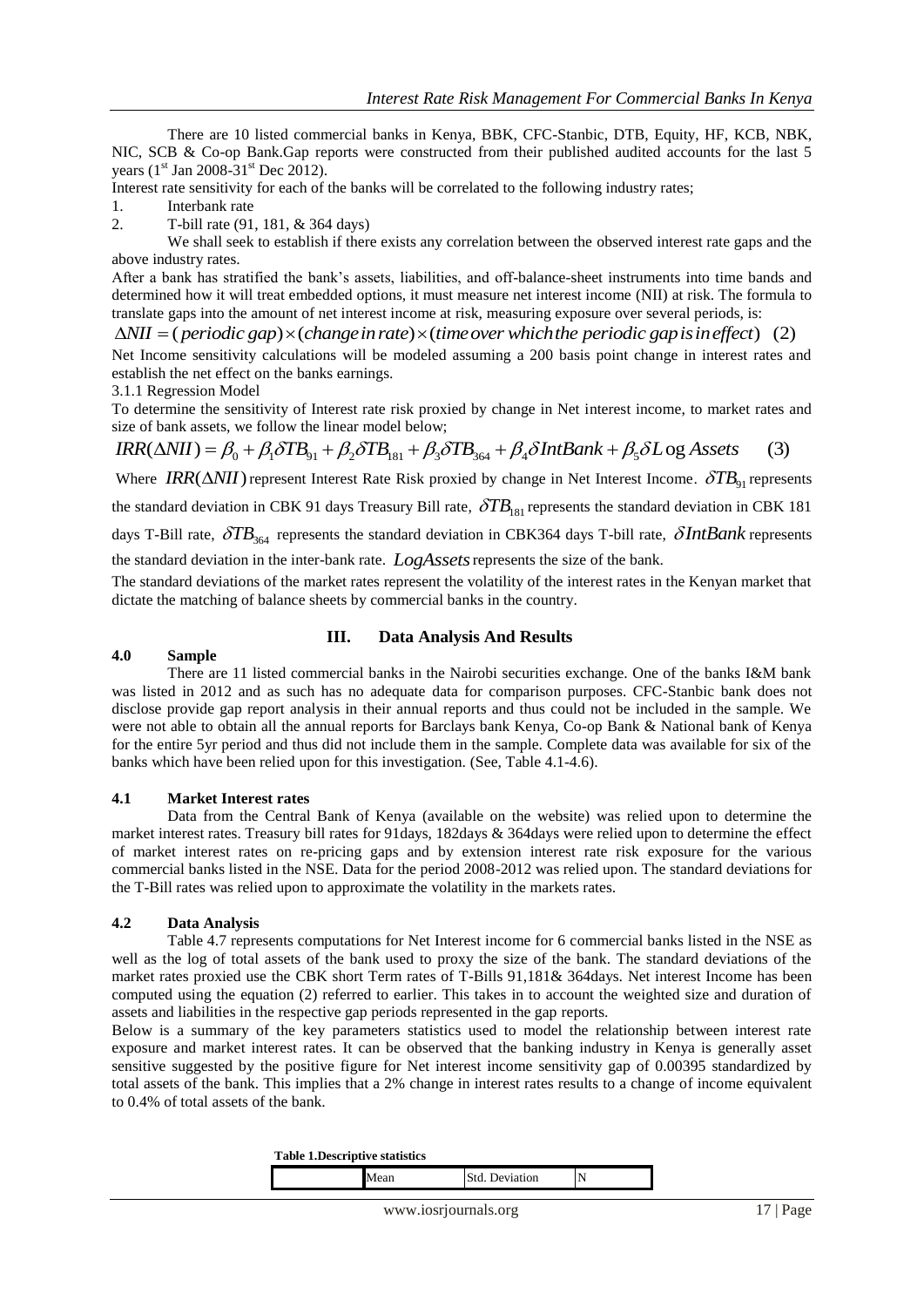| Interest Rate Risk Management For Commercial Banks In Kenya |  |  |  |  |  |
|-------------------------------------------------------------|--|--|--|--|--|
|                                                             |  |  |  |  |  |

| <b>NII</b>       | .00394547  | .047889104  | 30 |
|------------------|------------|-------------|----|
| LogAssets        | 4.91458537 | .354779234  | 30 |
| SD91             | 2.59361122 | 2.163129720 | 30 |
| SD181            | 2.52401673 | 2.087507668 | 30 |
| SD1yr            | 2.98122736 | 1.901444186 | 30 |
| <b>SDIntBank</b> | 3.48054348 | 3.334828621 | 30 |

Also we observe that Inter-bank lending rate has the highest volatility as suggested by the high standard deviation compared to Treasury bill rates. Modeling the above parameters according to the regression equation(3)referred to earlier, we obtain the model summary below;

|       | тарк 2.мочетраница |          |                      |                                     |                             |                   |     |     |                  |      |  |
|-------|--------------------|----------|----------------------|-------------------------------------|-----------------------------|-------------------|-----|-----|------------------|------|--|
| Model | R                  | R Square | Adjusted<br>R Square | Std.<br>Error of<br>the<br>Estimate | Change<br><b>Statistics</b> | Durbin-<br>Watson |     |     |                  |      |  |
|       |                    |          |                      |                                     | R Square<br>Change          | F Change          | df1 | df2 | Sig. F<br>Change |      |  |
|       | $.267^{\circ}$     | .071     | 122                  | .0507                               | .071                        | .369              |     | 24  | .865             | .891 |  |

**Table 2.Model Summary**

In Table 2, we report an adjusted R square of 0.122 for the model. This may be considered satisfactory considering that the sample used was for 6 commercial banks in Kenya out of 44 registered commercial banks in Kenya. We suggest a more extensive sample of banks and possibly over a period of 10 years to be able to test the explanatory power of the model.

From the correlation of the model parameters, Table 3, there is a significant correlation between LogAssets and all the market interest parameters except the Treasury bill rate for the 1year bond. This suggests that the size of the balance sheet of the bank is greatly influenced by the market interest rates.

|                     |                   | NII     | LogAssets | SD91  | SD181 | SD1yr | <b>SDIntBank</b> |
|---------------------|-------------------|---------|-----------|-------|-------|-------|------------------|
| Pearson Correlation | NII               | 1.000   | $-.024$   | .115  | .124  | .000  | .082             |
|                     | LogAssets         | $-.024$ | 1.000     | .347  | .345  | .231  | .302             |
|                     | SD91              | .115    | .347      | 1.000 | .998  | .864  | .953             |
|                     | SD181             | .124    | .345      | .998  | 1.000 | .855  | .947             |
|                     | SD1 <sub>vr</sub> | .000    | .231      | .864  | .855  | 1.000 | .854             |
|                     | SDIntBank         | .082    | .302      | .953  | .947  | .854  | 1.000            |
| Sig. (1-tailed)     | NII               |         | .450      | .272  | .258  | .499  | .333             |
|                     | LogAssets         | .450    |           | .030  | .031  | .110  | .052             |
|                     | SD91              | .272    | .030      |       | .000  | .000  | .000             |
|                     | SD181             | .258    | .031      | .000  |       | .000  | .000             |
|                     | SD1yr             | .499    | .110      | .000  | .000  |       | .000             |
|                     | <b>SDIntBank</b>  | .333    | .052      | .000  | .000  | .000  |                  |
| N                   | NII               | 30      | 30        | 30    | 30    | 30    | 30               |
|                     | LogAssets         | 30      | 30        | 30    | 30    | 30    | 30               |
|                     | SD91              | 30      | 30        | 30    | 30    | 30    | 30               |
|                     | SD181             | 30      | 30        | 30    | 30    | 30    | 30               |
|                     | SD1vr             | 30      | 30        | 30    | 30    | 30    | 30               |
|                     | SDIntBank         | 30      | 30        | 30    | 30    | 30    | 30               |

**Table 3. Correlations**

#### **IV. Conclusion And Recommendation**

This study, sought to establish the exposure to interest rate risk among commercial banks in Kenya. We have established from the sample of banks investigated that a 2% change in the market interest rates would result to a change in income equivalent to 0.4% of total assets of the bank. We also observed that most commercial banks listed in the NSE were asset sensitive.

We recommend a wider sample of banks over a longer time series period to establish a comprehensive effect of market interest risks on interest risk exposure of bank in Kenya. Similar studies have also investigated how exposure to interest rate risk affects prices in the stock exchange. A primary data collection exercise would be appropriate to understand how various banks hedge and mitigate the exposure to interest risk. Also it would be appropriate to test these results against a simulation method such as the Monte Carlo simulation method (MCSM) to establish the validity of the approach. Standard Charted bank has reported using the MCSM to analyze their IRR exposure.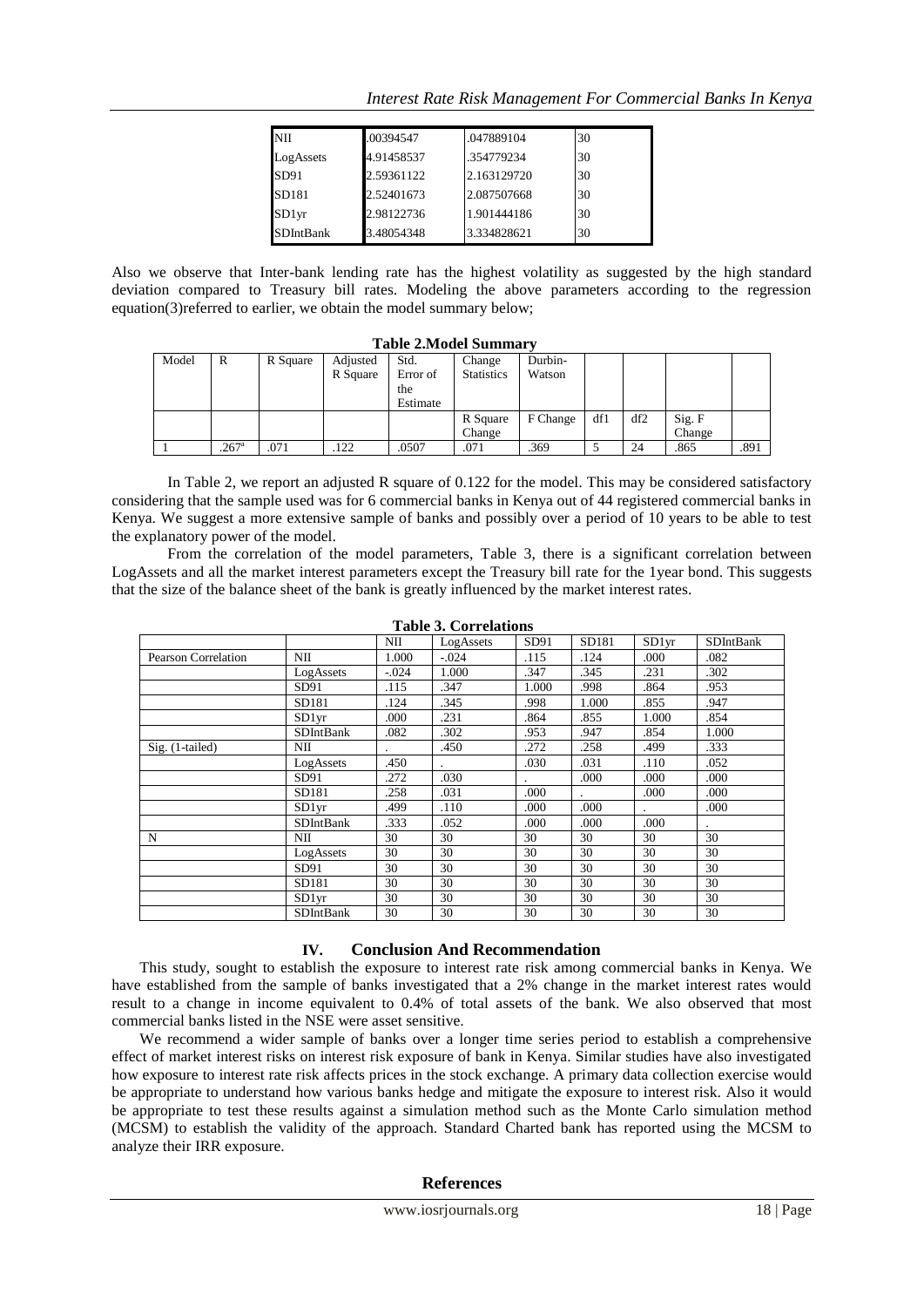- [1]. Allen, F., Santomero, A. M., 1998.The theory of financial intermediation. Journal of Bankingand Finance 21 (11), 1461–1485.
- [2]. Banz, R. W., 1981. The relationship between return and market value of common stocks. Journalof Financial Economics 9 (1), 3– 18.
- [3]. Basel Committee on Banking Supervision (2004). Principles for the management and supervision of interest rate risk. Bank for International Settlements.
- [4]. Basel Committee on Banking Supervision (2001): Principles for the management and supervision of interest rate risk, Bank for International Settlements, Basel, January.
- [5]. Bennett, D. E., Lundstrom, R. D., Simonson, D. G., 1986. Proceedings A Conference on Structure and Competition. Federal Reserve Bank of Chicago, Ch. Estimating Portfolio Net Worth Values and Interest Rate Risk in Savings Institutions, pp. 323–346.
- [6]. Bhattacharya, S., Thakor, A. V., 1993.Contemporary banking theory. Journal of Financial
- [7]. **Intermedition 3 (1), 2–50.**
- [8]. Boltz, P, Campbell T.S, 1979. "Innovations in Bank Loan Contracting: Recent Evidence." Staff Studies 104 .Board of Governors of the Federal Reserve System.
- [9]. Budzeika, G, 1980 "The Effect of Liability Management by Banks on their Lending Policies." Research Paper 8007 .Federal Reserve Bank of New York.
- [10]. Demsetz, R. S., Strahan, P. E., 1997. Diversification, size and risk at bank holding companies. Journal of Money, Credit and Banking 29 (3), 300–313.
- [11]. Deshmukh, S. D., Greenbaum, S. I., &Kanatas, G. (1983).Interest rate uncertainty and the financial intermediary's choice of exposure.The Journal of Finance, 38(1), 141-147.
- [12]. English, W. B. (2002). Interest rate risk and bank net interest margins. BIS Quarterly Review, 12(02), 67-82.
- [13]. Flannery, M, 1981. "Market Interest Rates and Commercial Bank Profitability: An Empirical Investi-gation." Journal of Finance 36 - 1085-1101.
- [14]. Federal Home Loan Bank Board (1984): Combined financial statements: FSLIC insured institutions, Washington, DC.
- [15]. Federal Deposit Insurance Corporation, 1997. History of the eighties lessons for the future. [16]. Hodder, L. D., Hopkins, P. E., & Wahlen, J. M. (2006). Risk-relevance of fair-value incom
- Hodder, L. D., Hopkins, P. E., &Wahlen, J. M. (2006). Risk-relevance of fair-value income measures for commercial banks. The Accounting Review, 81(2), 337-375.
- [17]. Froot, K. A., Scharfstein, D. S., Stein, J. C., 1993. Risk management: Coordinating corporate [18]. investment and financing policies. Journal of Finance 48 (5), 1629–1658.
- investment and financing policies. Journal of Finance 48 (5), 1629-1658.
- [19]. Froot, K. A., Stein, J. C., 1998. Risk management, capital budgeting, and capital structure policy for financial institutions: An integrated approach. Journal of Financial Economics 47 (1), 55–82.
- [20]. Haley, C, W, 1981. "Interest Rate Risk in Financial Intermediaries: Prospects for Immunization." Working Paper, University of Washington.
- [21]. Houpt, J. V., Embersit, J. A., 1991. A method for evaluating interest rate risk in U.S. commercial banks. Federal Reserve Bulletin August, 625–637.
- [22]. Kane, E. J, 1979. "The Three Faces of Commercial Bank Liability Management." In R. Lombra and H. Kaufman (eds.), The Political Economy of Policymaking. Sage Publications, pp. 149-74.
- [23]. Kohn, D. L. (2010).Focusing on Bank Interest Rate Risk Exposure.Board of Governors of the Federal Reserve System.Päivitetty, 29, 2010.
- [24]. Niehans, J, Hewson, J, 1976."The Eurodollar Market and Monetary Theory."Journal of Money, Credit and Banking 7 -1-27.
- [25]. Memmel, C., Wilkens, M., &Zeisler, A. (2008).Analyzing the interest rate risk of banks using time series of accounting-based data: Evidence from Germany. Deutsche Bundesbank.
- [26]. Patnaik, I., Shah, A., 2004. Interest rate volatility and risk in Indian banking, IMF Working Paper, WP/04/17.
- [27]. Planta, R., 1989. Controlling interest rate risk the case of universal banks. Ph.D. Thesis, Hochschule St. Gallen, Bamberg, dissertation No. 1134.
- [28]. Samuelson, P. A., 1945. The effect of interest rate increases on the banking system. American Economic Review 35 (1), 16–27.
- [29]. Saunders, A., Strock, E., Travlos, N. G., 1990. Ownership structure, deregulation, and bank risk taking. Journal of Finance 45 (2), 643–654.
- [30]. Sierra, G. E., 2004. Can an accounting-based duration model effectively measure interest rate sensitivity? Ph.D. thesis, Washington University in St. Louis.
- [31]. Sierra, G. E., Yeager, T. J., 2004. What does the Federal Reserve's Economic Value Model tell us about interest rate risk at U.S. community banks? Federal Reserve Bank of St. Louis Review 86 (6), 45–60.
- [32]. Silber, W, L, 1977. Commercial Bank Liability Management.Association of Reserve City Bankers.
- [33]. Smith, C. W., Stulz, R., 1985. The determinants of firms" hedging policies. Journal of Financial and Quantitative Analysis 20 (4), 391–406.
- [34]. Stulz, R., 1984. Optimal hedging policies. Journal of Financial and Quantitative Analysis 19 (2), 127–140.
- [35]. Warner, J. B., 1977. Bankruptcy costs: Some evidence. Journal of Finance 32 (2), 337–347.
- [36]. Wright, D. M., Houpt, J. V., 1996.An analysis of commercial bank exposure to interest rate risk. Federal Reserve Bulletin, 115–128. [37]. Wojnilower, A. M, 1980. "The Central Role of Credit Crunches in Recent Financial History."Brookings Papers on Economic
- Activity- 277-326.

#### **Appendix 1**

**Table4.1. Ratio of Interest sensitivity Gap to Total assets for Diamond Trust Bank for the period 2008- 2012 (Gap ratio GR)**

| <b>ASSETS</b> | >1Mth    | 1-3Mths  | 4-12Mths | $1-5Yrs$ | >5vr     | <b>Zero Int</b> |
|---------------|----------|----------|----------|----------|----------|-----------------|
| GR 2008       | 0.3631   | (0.1744) | (0.1348) | (0.0057) | 0.0000   | (0.0481)        |
| GR 2009       | 0.3962   | (0.1383) | (0.3079) | 0.0499   | 0.0517   | 0.0620          |
| GR 2010       | 0.2993   | (0.0790) | (0.2581) | 0.0680   | 0.0229   | 0.0705          |
| GR 2011       | (0.0499) | 0.4297   | (0.1650) | 0.0566   | (0.0001) | (0.1503)        |
| GR 2012       | (0.1626) | 0.5211   | (0.1042) | 0.0243   | (0.0001) | (0.1351)        |
|               |          |          |          |          |          |                 |

#### **Table4.2. Ratio of Interest sensitivity Gap to Total assets for NIC Bank for the period 2008-2012 (Gap ratio GR)**

| <b>ASSETS</b> | ∙1Mth  | 1-3Mths  | $4-12M$ ths | $-3Yrs$ |                  | $\mathbf{r}$<br>Zero Int |
|---------------|--------|----------|-------------|---------|------------------|--------------------------|
|               |        |          |             |         | >3 <sub>vr</sub> |                          |
| GR 2008       | ).6023 | (0.3833) | (0.0289)    | 0.0095  | 0.0063           | (0.0778)                 |
| GR 2009       | 0.6720 | (0.3671) | (0.0321)    | 0.0180  | 0.0131           | 1781<br>(0.1)            |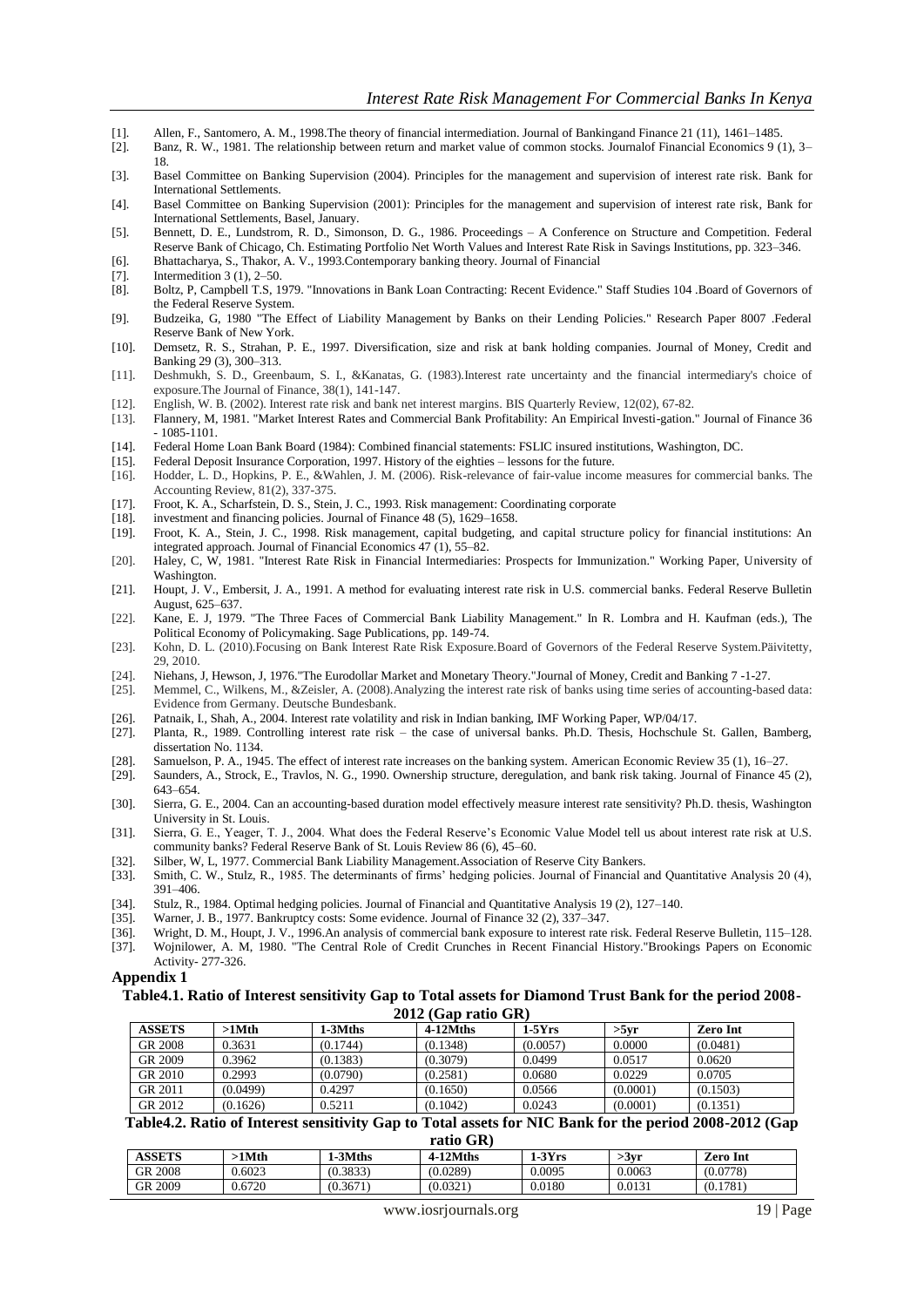*Interest Rate Risk Management For Commercial Banks In Kenya*

| GR 2010 | 0.6487 | (0.2306) | (0.1259) | 0.0242 | 0.0427 | (0.0502) |
|---------|--------|----------|----------|--------|--------|----------|
| GR 2011 | 0.6325 | (0.3235) | (0.0695) | 0.0409 | 0.0354 | (0.2063) |
| GR 2012 | 0.5393 | (0.1714) | (0.0139) | 0.0339 | 0.0160 | (0.2686) |

#### **Table4.3 Ratio of Interest sensitivity Gap to Total assets for Standard Chartered Bank for the period 2008-2012 (Gap ratio GR)**

| <b>ASSETS</b> | >1Mth    | 1-3Mths  | 4-12Mths | $1-5Yrs$ | >5vr   | <b>Zero Int</b> |
|---------------|----------|----------|----------|----------|--------|-----------------|
| GR 2008       | 0.1208   | (0.1076) | 0.0762   | 0.3012   | 0.0600 | (0.3340)        |
| GR 2009       | 0.1391   | 0.0345   | 0.0932   | 0.0873   | 0.0549 | (0.2923)        |
| GR 2010       | 0.1925   | 0.0355   | 0.0911   | 0.1653   | 0.0365 | (0.3986)        |
| GR 2011       | (0.1178) | 0.1319   | 0.1299   | 0.1971   | 0.1061 | (0.3582)        |
| GR 2012       | 0.0074   | 0.0657   | 0.0583   | 0.2273   | 0.0916 | (0.3047)        |

#### **Table4.4 Ratio of Interest sensitivity Gap to Total assets for Equity Bank for the period 2008-2012 (Gap ratio GR)**

| <b>ASSETS</b> | <3Months   | <b>3-6 Mths</b> | 6-12 Mths | 1-5 vrs  | over 5 yrs |
|---------------|------------|-----------------|-----------|----------|------------|
| GR 2012       | (0.556998) | 0.565678        | 0.407542  | 0.905681 | (0.900951) |
| GR 2011       | (3.446294) | 0.078255        | 0.566860  | 0.908606 | (0.429109) |
| GR 2010       | (0.056726) | 0.000738        | 0.782438  | 0.924915 | (0.415014) |
| GR 2009       | 0.518684   | (0.126984)      | 0.792654  | 0.944734 | (1.543755) |
| GR 2008       | 0.682070   | 0.608449        | 0.671372  | 0.925478 | (2.652165) |

#### **Table4.5 Ratio of Interest sensitivity Gap to Total assets for KCB Bank for the period 2008-2012 (Gap ratio GR)**

| -------       |            |            |             |          |          |            |  |  |  |
|---------------|------------|------------|-------------|----------|----------|------------|--|--|--|
| <b>ASSETS</b> | >1Mth      | 1-3Mths    | $3-12M$ ths | $1-5Yrs$ | $>5$ vr  | Zero Int   |  |  |  |
| GR 2008       | (0.478191) | (0.013447) | 0.012775    | 0.235069 | 0.218736 | 0.025069   |  |  |  |
| GR 2009       | (0.525219) | (0.021776) | (0.059772)  | 0.288269 | 0.257653 | 0.060844   |  |  |  |
| GR 2010       | (0.625380) | 0.043877   | (0.005416)  | 0.304208 | 0.283124 | (0.000413) |  |  |  |
| GR 2011       | (0.492868) | (0.071342) | (0.032697)  | 0.258388 | 0.300794 | 0.139459   |  |  |  |
| GR 2012       | (0.421664) | (0.019717) | (0.001969)  | 0.178059 | 0.278571 | 0.106299   |  |  |  |

### **Table4.6Ratio of Interest sensitivity Gap to Total assets for Housing Finance Bank for the period 2008- 2012 (Gap ratio GR)**

| <b>ASSETS</b> | Zero Int   | $<$ 3 $M$ ths | $3-12M$ ths | $1-5Yrs$   | >5vr     |
|---------------|------------|---------------|-------------|------------|----------|
| GR 2008       | 0.052930   | (0.313808)    | (0.027535)  | (0.088594) | 0.416357 |
| GR 2009       | (0.356450) | (0.334278)    | (0.182980)  | 0.087981   | 0.648587 |
| GR 2010       | (0.143848) | (0.061384)    | (0.185179)  | 0.066420   | 0.223237 |
| GR 2011       | (0.199239) | (0.174802)    | (0.208800)  | 0.089852   | 0.332143 |
| GR 2012       | (0.166034) | 0.024291      | (0.219824)  | 0.065878   | 0.278801 |

#### **Table4.7 Net Interest Margins for 6 commercial banks listed in the NSE, log of their Total Assets and standard deviations for Market interest rates.**

| <b>NII-BANKS</b> | <b>Log Assets</b> | <b>SD TB91</b> | <b>SD TB 181</b> | SD TB1vr    | <b>SD</b> Inter-bank |
|------------------|-------------------|----------------|------------------|-------------|----------------------|
| (0.045450)       | 5.240789          | 4.537114538    | 4.202440489      | 3.931648875 | 5.872529010          |
| (0.053978)       | 5.148782          | 5.623192976    | 5.543250537      | 5.851948549 | 8.772292123          |
| 0.007673         | 5.030146          | 1.904322635    | 2.045373197      | 1.788277570 | .818018671           |
| (0.095686)       | 4.876235          | .382250116     | .406100264       | .353034465  | 1.377607445          |
| (0.196044)       | 4.767089          | .521175827     | .422919148       |             | .562270155           |
| 0.005992         | 4.962639          | 4.537114538    | 4.202440489      | 3.931648875 | 5.872529010          |
| 0.007788         | 4.87816           | 5.623192976    | 5.543250537      | 5.851948549 | 8.772292123          |
| 0.008174         | 4.758018          | 1.904322635    | 2.045373197      | 1.788277570 | .818018671           |
| 0.010645         | 4.663522          | .382250116     | .406100264       | .353034465  | 1.377607445          |
| 0.002757         | 4.61901           | .521175827     | .422919148       |             | .562270155           |
| 0.009350         | 5.020241          | 4.537114538    | 4.202440489      | 3.931648875 | 5.872529010          |
| 0.009561         | 4.882023          | 5.623192976    | 5.543250537      | 5.851948549 | 8.772292123          |
| 0.010935         | 4.757411          | 1.904322635    | 2.045373197      | 1.788277570 | .818018671           |
| 0.007847         | 4.660239          | .382250116     | .406100264       | .353034465  | 1.377607445          |
| 0.005600         | 4.615656          | .521175827     | .422919148       |             | .562270155           |
| 0.022203         | 5.269525          | 4.537114538    | 4.202440489      | 3.931648875 | 5.872529010          |
| 0.021380         | 5.185230          | 5.623192976    | 5.543250537      | 5.851948549 | 8.772292123          |
| 0.016881         | 5.125419          | 1.904322635    | 2.045373197      | 1.788277570 | .818018671           |
| 0.013796         | 5.078370          | .382250116     | .406100264       | .353034465  | 1.377607445          |
| 0.022152         | 4.981030          | .521175827     | .422919148       |             | .562270155           |
| 0.028335         | 5.542706          | 4.537114538    | 4.202440489      | 3.931648875 | 5.872529010          |